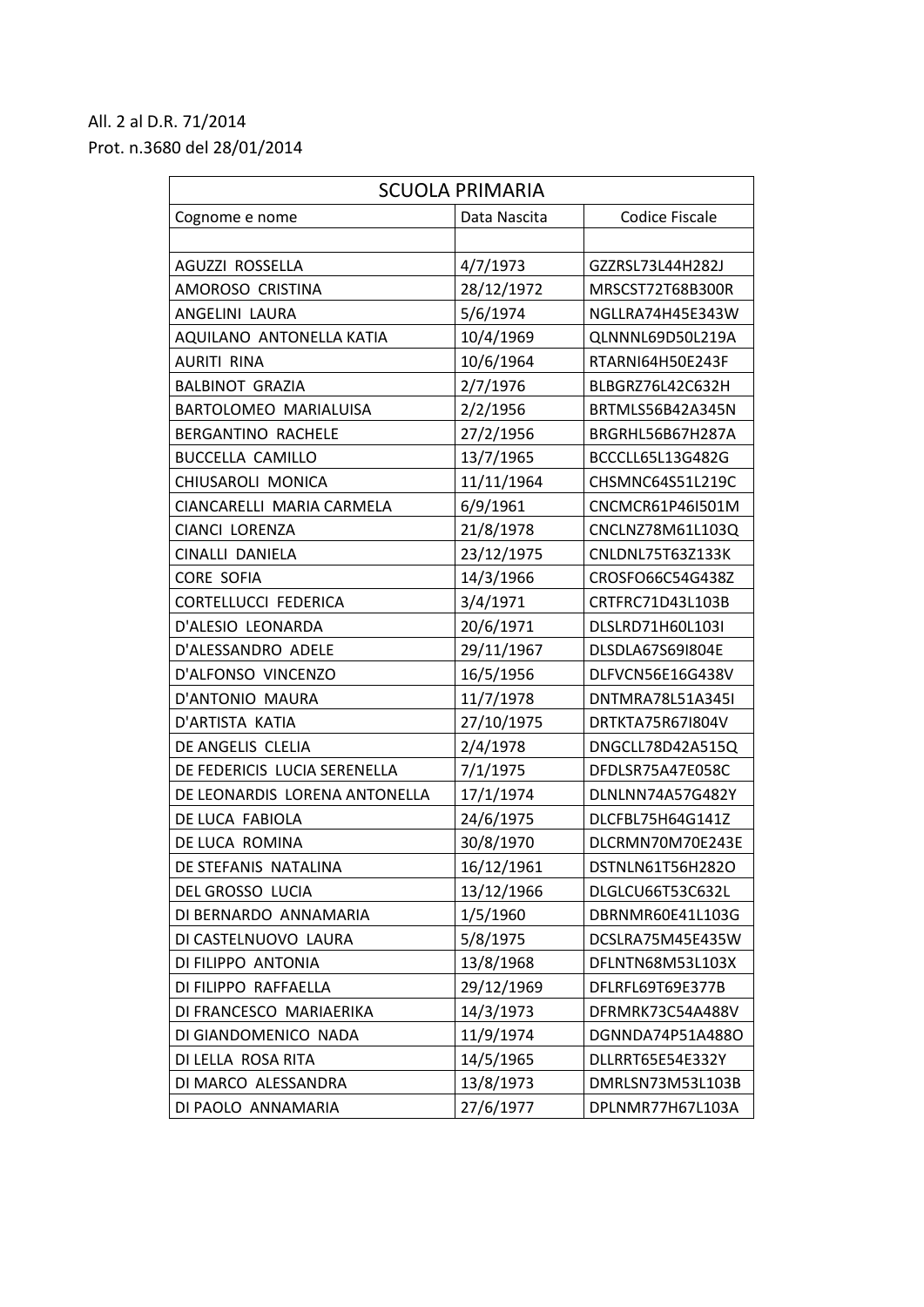| DI SABATINO ANTONIETTA          | 28/8/1974  | DSBNNT74M68L103D        |
|---------------------------------|------------|-------------------------|
| DI STEFANO STEFANIA             | 3/5/1974   | DSTSFN74E43A345S        |
| DI VINCENZO ANTONELLA           | 21/4/1965  | DVNNNL65D61C632U        |
| DI VINCENZO DOMENICA            | 15/10/1969 | DVNDNC69R55C096U        |
| DI VITTORIO PASQUALINA          | 21/9/1980  | DVTPQL80P61A488I        |
| <b>ERCOLE ROBERTA</b>           | 10/3/1974  | RCLRRT74C50A488W        |
| <b>FEDERICO BEATRICE</b>        | 19/5/1967  | FDRBRC67E59A318P        |
| FINAGUERRA MARIA-AUGUSTA        | 28/2/1966  | <b>FNGMGS66B68G482E</b> |
| <b>FIORDIGIGLI LUCIA</b>        | 23/2/1967  | FRDLCU67B63A345C        |
| FORMISANI LAURA                 | 20/3/1968  | FRMLRA68C60H166A        |
| FRALE LOREDANA MILENA           | 10/12/1963 | FRLLDN63T50C311J        |
| FRANCHI GIUSEPPINA              | 27/10/1979 | FRNGPP79R67A515C        |
| FRANCIOSA ROBERTA               | 17/8/1964  | FRNRRT64M57I804H        |
| GIOSTRA ANNA MARIA TERESA       | 26/3/1966  | GSTNMR66C66F217O        |
| GIULIANI EMANUELA               | 6/7/1971   | GLNMNL71L46C632Z        |
| GRANCHELLI GIOVANNA PATRIZIA    | 13/3/1964  | GRNGNN64C53L219J        |
| <b>GROSSO MARIA GRAZIA</b>      | 5/7/1970   | GRSMGR70L45E372T        |
| IANNUZZI ANATOLIA               | 13/11/1975 | NNZNTL75S53A515L        |
| LAUDICINA MARIA ROSARIA         | 26/5/1978  | LDCMRS78E66B963K        |
| MAGNACCA ROSSELLA               | 21/3/1960  | MGNRSL60C61G482I        |
| MANCINI ALESSANDRA              | 31/1/1980  | MNCLSN80A71G482X        |
| MARINARI GABRIELLA              | 23/2/1961  | MRNGRL61B63B515H        |
| MARRONE ADALGISA                | 12/1/1973  | MRRDGS73A52L103Y        |
| MARTUCCI DANIELA                | 20/4/1972  | MRTDNL72D60A339R        |
| MARZIANI DE PAOLIS BIANCA MARIA | 24/6/1967  | MRZBCM67H64A345Y        |
| MENNILLI BARBARA                | 22/6/1975  | MNNBBR75H62C632O        |
| MILETTA MARIA GIULIA            | 8/4/1970   | MLTMGL70D48I059H        |
| MILITANO NINO                   | 18/10/1978 | MLTNNI78R18A509P        |
| <b>MIONI LIDIA</b>              | 2/3/1972   | MNILDI72C42I992W        |
| MONTALDI MARIA                  | 1/1/1974   | MNTMRA74A41A515O        |
| MORELLI SABRINA                 | 2/10/1976  | MRLSRN76R42G482Q        |
| PALMA REBECCA                   | 18/7/1970  | PLMRCC70L58A515Y        |
| PANETTA CECILIA                 | 11/3/1958  | PNTCCL58C51F839X        |
| PANUNZIO MARIA NUNZIATA EVENIA  | 6/1/1961   | PNNMNN61A46E549D        |
| PARIS FIORELLA                  | 31/8/1958  | PRSFLL58M71C426W        |
| PASCALE PAOLA                   | 9/2/1973   | PSCPLA73B49B354I        |
| PELLA MARIA LUISA               | 8/5/1970   | PLLMLS70E48B963G        |
| PELLA MARIA ORSOLA              | 16/11/1960 | PLLMRS60S56H268K        |
| PETRICCONE MARIA LUISA          | 24/11/1965 | PTRMLS65S64L025I        |
| PIERDOMENICO MONICA             | 2/11/1967  | PRDMNC67S42G482C        |
| RACIOPPOLI ALESSANDRA           | 25/9/1970  | RCPLSN70P65H501E        |
| RAPARELLI RAFFAELLA             | 2/10/1973  | RPRRFL73R42A345D        |
| RISCHITELLI MARILENA            | 6/11/1969  | RSCMLN69S46L186T        |
| ROBIMARGA MIRELLA               | 31/5/1968  | RBMMLL68E71A345N        |
| ROSELLI MANUELA                 | 2/6/1971   | RSLMNL71H42A345L        |
| RUGGIERI MASSIMINA              | 23/8/1970  | RGGMSM70M63C750I        |